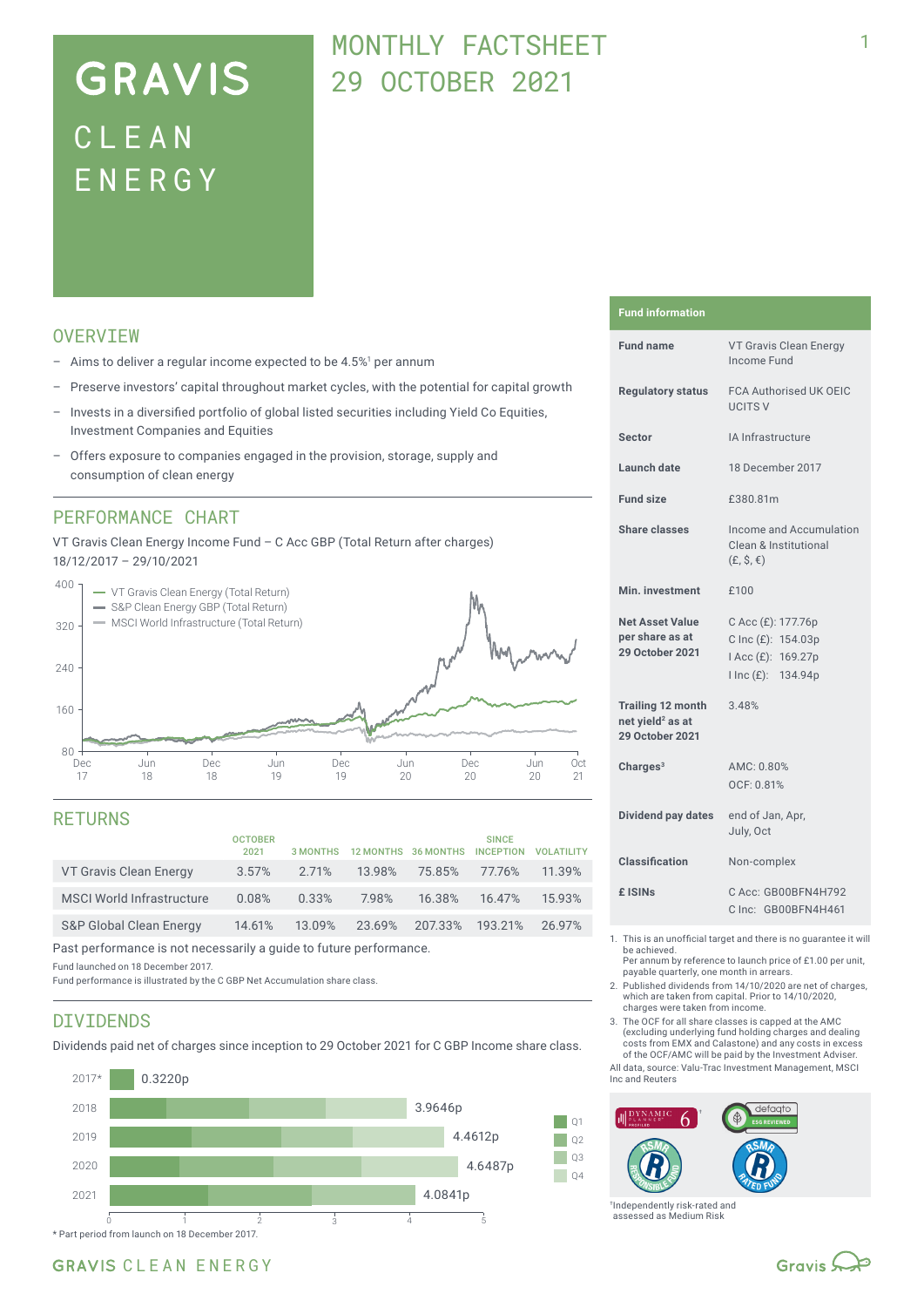## **GRAVIS** CLEA N ENERG Y

## MONTHLY FACTSHEFT 29 OCTOBER 2021

### FUND ADVISER'S REPORT

Considerable strength across the portfolio's core independent power producers – most notably in the US and UK — resulted in the strategy delivering a 3.57% total return during the period (C Accumulation GBP). The key contributors were largely recovering from the recent weakness brought about through the market's reaction to higher interest rate expectations, in the Adviser's view. Short-term yields have now abated somewhat, investors have rationalised the magnitude of likely rate hikes and the volatile backdrop has calmed for the time being.

While the Fund's focus on generating income from physical assets – whether through renewable energy generation or energy storage, for example – means it is a source of 'alternative income' and will be sensitive to materially higher yield expectations, there is considerable margin between the yields available from US Yield Cos and a US 30-year treasury, for example, thereby providing scope to remain attractive on a relative basis in the event that rates do edge higher.

We note recent news from two core Canadian companies held within the Fund; Innergex Renewables and TransAlta Renewables. The former announced the completion of its first deal in conjunction with Hydro-Quebec, with whom it has recently formed a strategic alliance. The joint acquisition of the 60 MW Curtis Palmer hydroelectric portfolio in New York State for \$318.4m adds a net 30 MW of high-quality renewable energy generation capacity to Innergex's asset base, and is expected to contribute c.\$21.25m of annual EBITDA. TransAlta Renewables, reported that it had temporarily halted operations at its Kent Hills wind facility in New Brunswick following the collapse of a wind turbine tower. An independent engineering and safety assessment has identified sub‑surface cracking at some of the turbine foundation sites and will require remediation. FY guidance has been reduced modestly to reflect anticipated downtime at the asset but at this time the overall financial impact is uncertain and we are monitoring for updates.

November will prove a busy period for news flow with a slew of Q3 updates anticipated from many of the companies in which the Fund is invested. In addition, COP 26 – hosted in Glasgow – will be in focus and will propagate a steady stream of climate-related news hitting the media. The conference is heralded as the most important climate summit since Paris 2015 with the UK pushing the objective of "keeping 1.5 degrees alive" in refence to global temperature rises against preindustrial levels. While the deals and pledges agreed at the Conference will hopefully see an acceleration in climate action, we believe the exact monetary detail is largely irrelevant to the Fund's prospects. The energy transition has gained traction and with renewable energy generation now very much cost competitive (if not economically preferable) in many parts of the world, a secular growth trend is underway with the potential to pave the way for the creation of new dominant companies in the global energy sector.

#### Will Argent

Investment Adviser Gravis Advisory Ltd william.argent@graviscapital.com

#### **Investment Adviser**

Gravis Advisory Limited is owned and managed by Gravis Capital Management Ltd ("Gravis"). Gravis was established in May 2008 as a specialist investor in infrastructure and now manages c.£4bn of assets in the sector in the UK. GCM is authorised and regulated by the FCA.

Funds under management include the FTSE 250 companies GCP Infrastructure Investments Ltd and GCP Student Living Plc, and GCP Infrastructure Income Fund Ltd. Gravis has won numerous awards for their alternative approach to long term, secure, income-generative investments. Gravis Advisory Limited is Investment Adviser to the c.£817m VT Gravis UK Infrastructure Income Fund, the c.£381m VT Gravis Clean Energy Income Fund, the c.£73m VT Gravis UK Listed Property (PAIF) Fund and the c.£31m VT Gravis Digital Infrastructure Income Fund.

#### **Sales Contacts**

William MacLeod 07836 695442 william.macleod@graviscapital.com

Ollie Matthews 07787 415151 ollie.matthews@graviscapital.com

Robin Shepherd 07971 836433 robin.shepherd@graviscapital.com

Nick Winder 07548 614184 nick.winder@graviscapital.com

Cameron Gardner 07835 142763 cameron.gardner@graviscapital.com

#### **Dealing**

Valu-Trac 01343 880344 cleanenergy@valu-trac.com Available on all platforms

## CORRELATION, PERFORMANCE AND VOLATILITY COMPARISON

18 December 2017 – 29 October 2021

|                                  | <b>CORRELATION</b>              | <b>RETURN</b> | <b>VOLATILITY</b> | <b>YIELD</b> |
|----------------------------------|---------------------------------|---------------|-------------------|--------------|
| VT Clean Energy (C Acc GBP)      | $\hspace{0.1mm}-\hspace{0.1mm}$ | 77.8%         | 11.4%             | 3.5%         |
| <b>MSCI World Infrastructure</b> | 0.06                            | 16.5%         | 15.9%             | 4.0%         |
| S&P Global Clean Energy          | 0.19                            | 193.2%        | 27.0%             | 1.5%         |

Past performance is not necessarily a guide to future performance.

GRAVIS CLEAN ENERGY